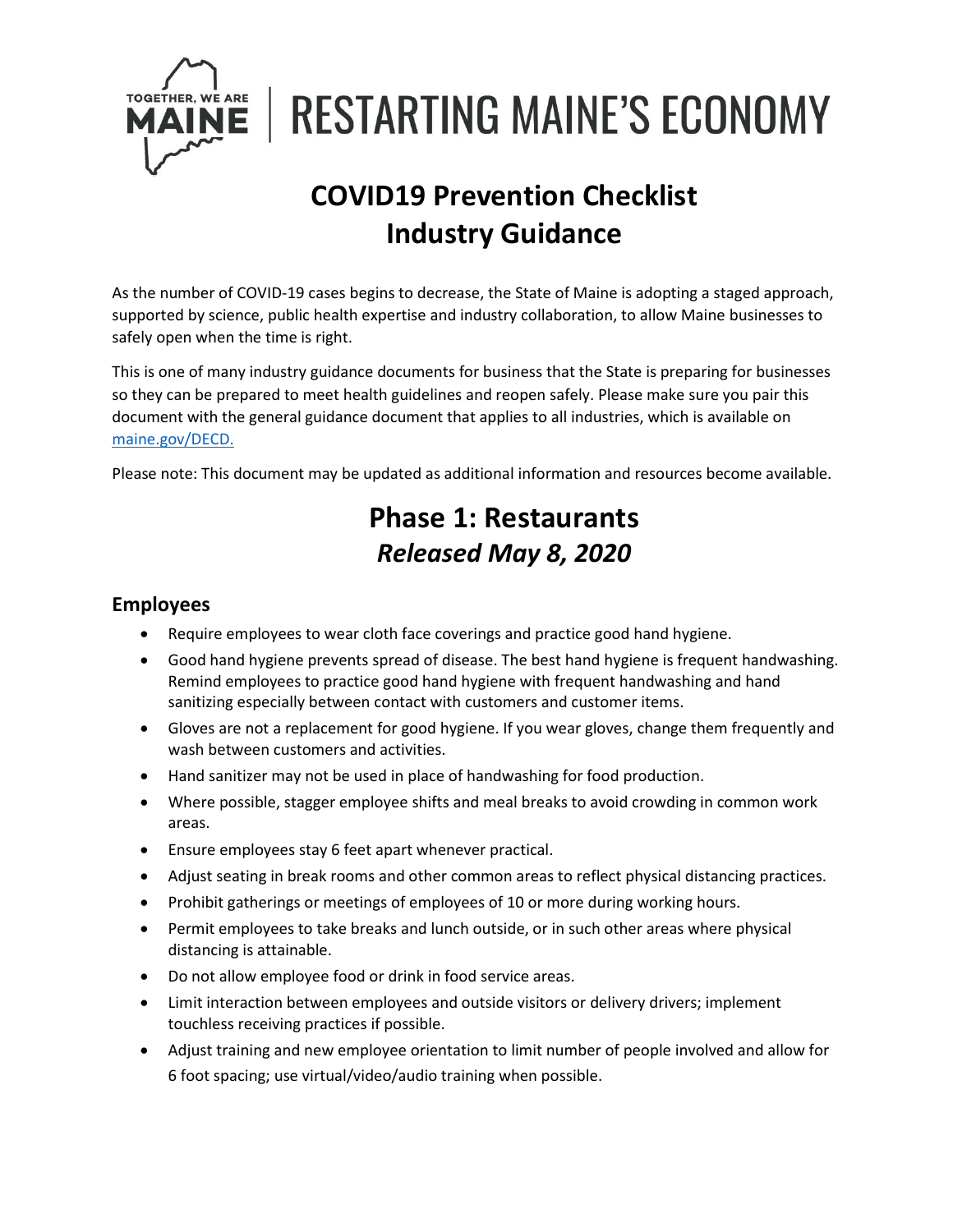- Limit sharing of handheld equipment, phones, desks, workstations, and other tools and equipment between employees to the extent possible.
- Provide employee training for:
	- o physical distancing guidelines and expectations
	- o monitoring personal health
	- o proper wear, removal, disposal of Personal Protective Equipment (PPE)
	- o laundering of face coverings and uniforms as listed below
	- o cleaning protocols as listed below
	- o how to monitor personal health and body temperature at home
	- o guidance on how to launder cloth face coverings and uniforms: [see CDC, Cleaning and](https://www.cdc.gov/coronavirus/2019-ncov/community/disinfecting-building-facility.html)  [Disinfecting Your Facility, How to Disinfect: Laundry](https://www.cdc.gov/coronavirus/2019-ncov/community/disinfecting-building-facility.html)
	- $\circ$  cleaning protocol, including how to safely and effectively use cleaning supplies.
- Consider employee training in safe de-escalation techniques.
- Entertainment personnel should follow the same physical distancing and cloth face covering guidelines as other employees.

### **Customers**

- Inform your customers of your COVID policies and procedures in advance, if possible.
- Place signage at entrances and throughout the store alerting customers to COVID policies, especially to maintain 6 feet physical distance to the extent possible.
- Consistent with Executive Order 49 FY 19/20, customers should wear cloth face coverings when in a food service facility where social distancing is difficult (e.g., waiting in line for pickup, entering or exiting, walking to the restrooms). Customers do not need to wear face coverings when seated at the table.
- Use reservations with call ahead or online as a best practice.
- Establishments may call, use a text alert or intercom system to alert guests that their table is ready. Only one member of a party may wait inside in the waiting area and must remain at least 6 feet apart.
- Avoid crowding at restaurant entrance and maintain physical distancing in any waiting line.
- Maintain physical distancing protocols during guest check-in and seating.
- Communicate to customers that they should not come to the restaurant if they have a fever or cough.
- Consider offering exclusive early hours to seniors and other high-risk individuals.
- Consider adjusting store hours of operation, as necessary, to support social distancing efforts by limiting number of customers at one time.
- Minimize customer and staff interactions by assigning wait staff to 'areas' and tables. If possible, keep staff work groups to same days/shifts to minimize staff exposures.
- For contact tracing purposes, maintain records of customers, including one customer name and contact information per party and the server of the table.
- Limit restroom occupancy for group restrooms to incorporate physical distancing and avoid formation of waiting lines outside of restrooms.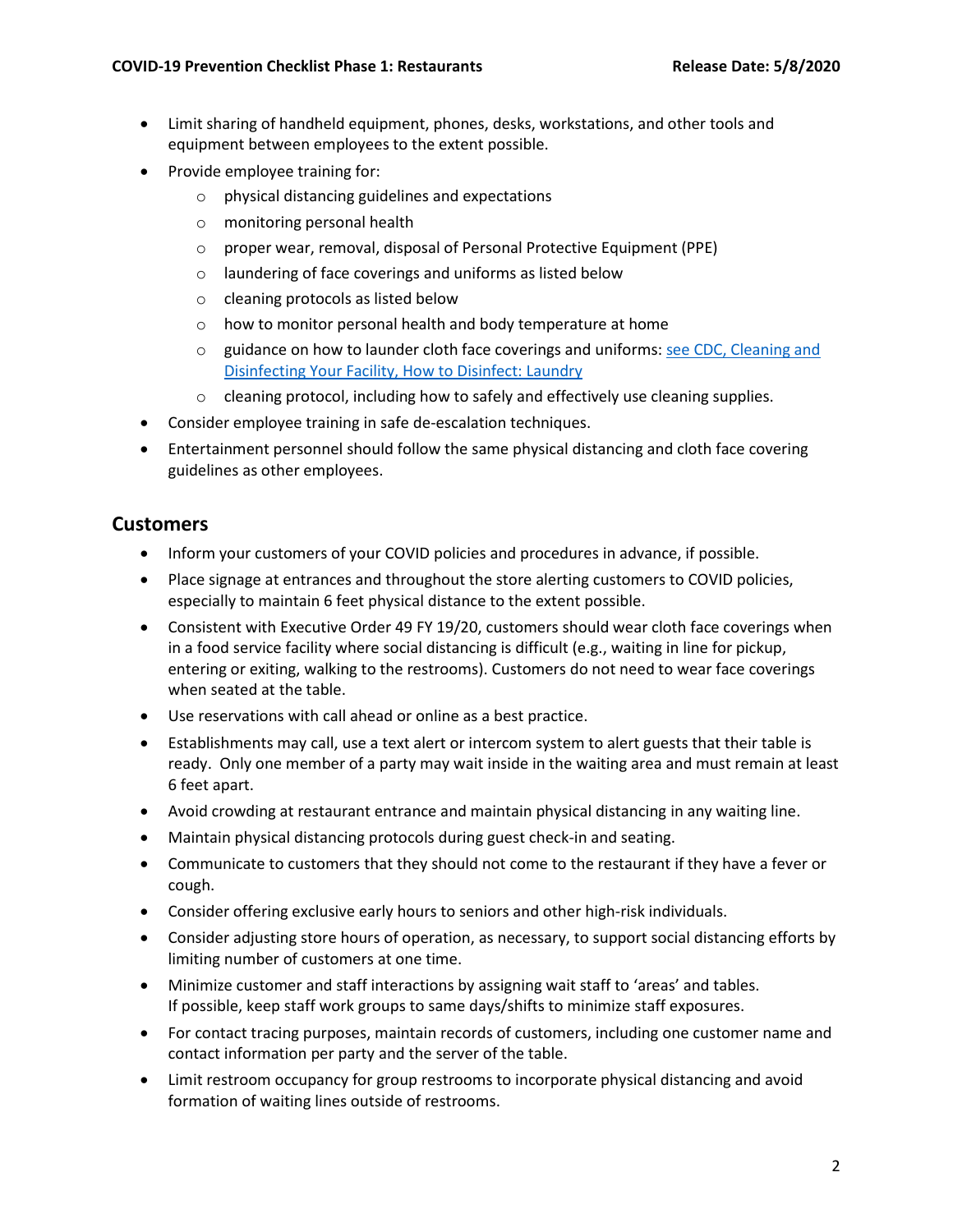- Menus should be laminated or plastic covered and sanitized after each use, or single use paper.
- Continue take out, curbside and delivery with beer, wine and cocktails.
- Maximum group party size of eight people.
- Dining room tables should be spaced at least 6 feet apart.
- The total number of people any one time should be no more than 50 people per room and each party must be 6 feet apart from other parties. This also applies to outdoor seating areas. Have a back-up plan for outdoor seating that adheres to physical distance requirements in case of inclement weather.
- Bar or counter service within restaurant establishments must follow physical distance guidelines. Provide physical barriers to protect customers and wait staff such as partitions or plexiglass barriers or face coverings plus face shields for staff if there is not 6 feet of distance between customers and counter staff.
- Establishments where counter service is combined with liquor service must also take measures to ensure customers do not congregate at the counter.
- Bar areas within restaurants must close at the same time the kitchen closes for dining patrons.
- Where practical, especially in booth seating, physical barriers are acceptable.
- Use EPA-approved cleaning and disinfectant products to wipe down dining room tables and chairs after each party.
- Provide only single use condiments at this time.
- Suspend salad bars buffets at this time.
- Minimize other self-service areas such as drink stations. To the extent possible, use contact-less dispensers to minimize hand touching. Replace multi-use condiments with single-serve packets. Other suggestions to minimize multi-touch surfaces include providing single-wrap utensils, straws, and lids provided at any take-out or self-seating point of sale. Self-service areas require frequent cleaning and disinfection.
- Allow expanded seasonal outdoor dining, with distancing protocols, in parking lots, sidewalks and expanded patios, etc.
- Use disposable napkins and table covers instead of cloth linens. If cloth linens are used, change between customers.
- Children need to remain seated with their party. No play areas or shared toys; single use crayons only.

#### **Operations**

- Consider ways to maximize air flow, if practical, to increase fresh air circulation (e.g., opening screened windows, or doors).
- Widen high-traffic areas to the extent possible.
- Note that staff or customer use of elevators or escalators will require regular attention to physical distance guidelines and frequent cleaning of high-touch surfaces.
- Minimize shared touch surfaces such as kiosks, tablets, pens, credit cards, receipts and keys.
- Establish protocols for regular disinfection and handling of received material shipments and inventoried materials.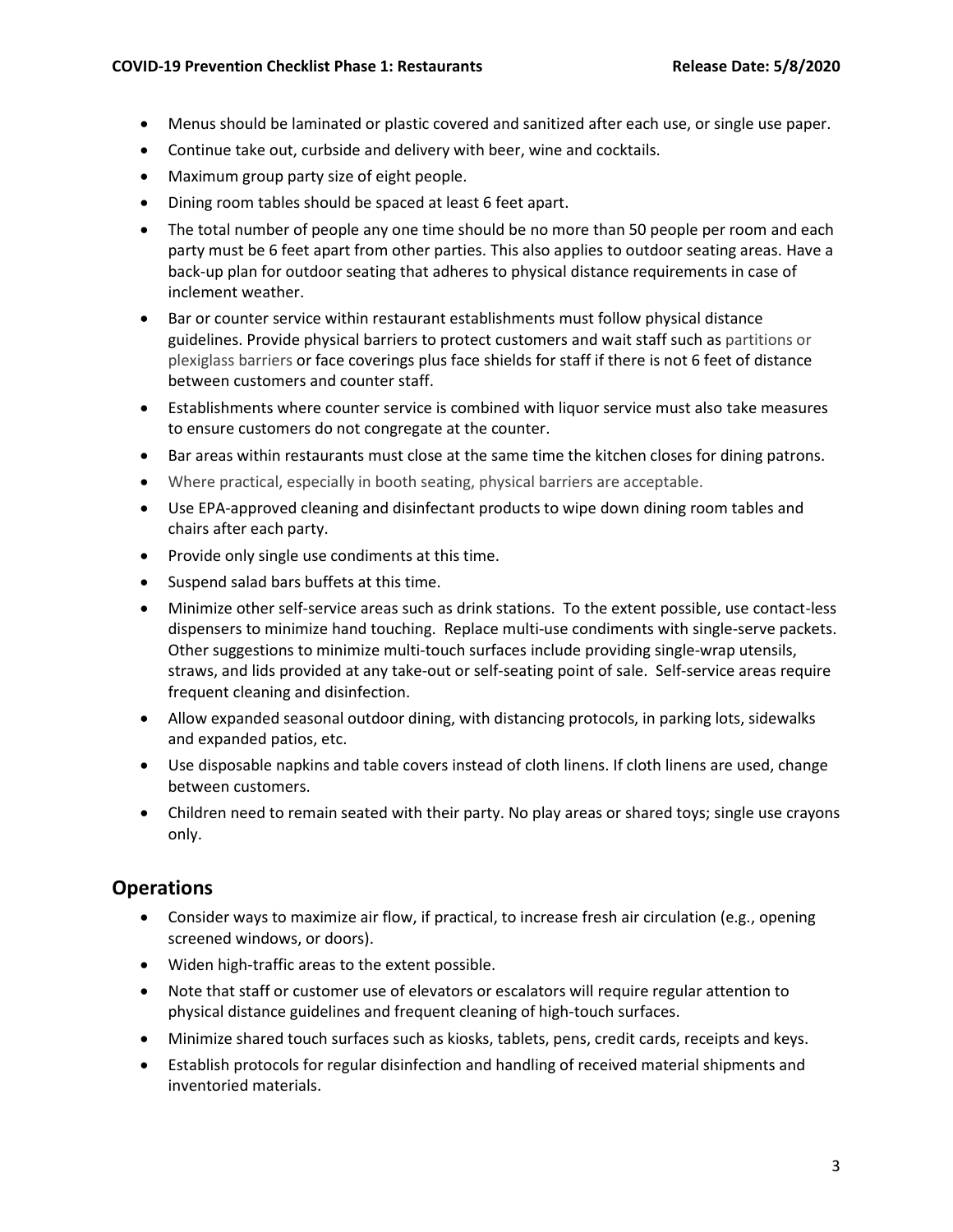- Establish protocols for handling and processing shipping and receipts (including disinfection).
- Advise contractors, drivers, and vendors that they are required by Executive Order #49 to wear cloth face coverings while on the premises.
- Notify vendors of re-opening, and any revised protocol as it relates to store entry, deliveries, paperwork, etc.
- Consider implementing measures to ensure vendor safety, including:
	- $\circ$  Disabling/suspending access (e.g., suspending all non-employee delivery drivers from entering restaurant).
	- o Transitioning to contactless signatures/e-signatures for deliveries.
	- o Where practical, adjusting store delivery times to spread out deliveries.
- Request that vendors direct their employees to follow all social distancing guidelines and health directives issued by the applicable public authorities.
- Require regular and frequent sanitization of high-touch areas like restrooms, handrails, doors, PIN pads, and common areas that are accessible to staff, customers, and suppliers.
- Ensure operating hours allow downtime between shifts for thorough cleaning.
- Provide sanitization materials, such as sanitizing wipes, to employees to clean handhelds/wearables or other work tools and equipment before/after use.
- Consider providing cleaning "kits" including disinfectant wipes or sprays, disposable gloves, paper towels, cloth face coverings, hand sanitizer and other cleaning supplies that are readily accessible throughout the restaurant for areas that will be cleaned periodically throughout the day.
- Note the focus areas of cleaning include:
	- o Door and drawer handles
	- $\circ$  Light and other power switches (consider signage to keep lights on at all times, or utilizing exiting motion sensor capabilities)
	- o Shared tools
	- o Chairs, tables, and benches
	- $\circ$  Refrigerators, microwave, and other frequently touched objects and surfaces in service areas
	- o Time clocks
	- o Entry way
	- o Cash register, including touch screens, keyboards, mouse
	- o PIN Pads (touch screen, keypad, and pen)
	- o Restrooms
		- Toilet bowl, toilet paper holder, and flush lever
		- Sinks and faucets
		- Paper towel holders and/or air dryers
		- Diaper-changing stations
- Utensils and dishes used by customers should be treated as potentially contaminated and should be handled carefully. Wash hands after busing tables and handling used tableware.